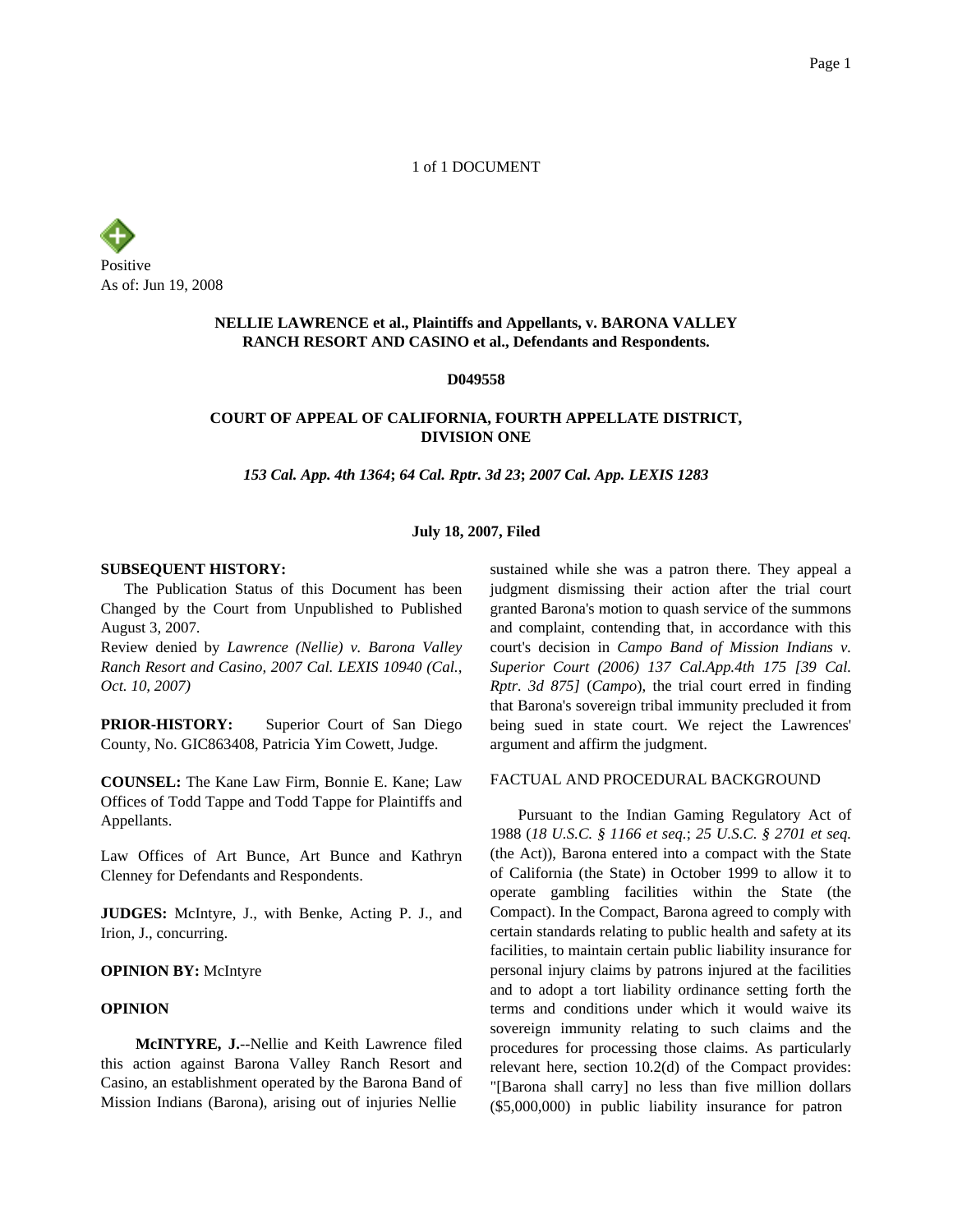claims and ... provide reasonable assurance that those claims will be promptly and fairly adjudicated, and that legitimate claims will be paid; provided that nothing herein requires [Barona] to agree to liability for punitive damages or attorneys' fees. ... [Barona] shall adopt and make available to patrons a tort liability ordinance setting forth the terms and conditions, if any, under which [it] waives immunity to suit for money damages resulting from intentional or negligent injuries to person or property at the Gaming Facility or in connection with the Tribe's Gaming Operation, including procedures for processing any claims for such money damages; provided that nothing in this Section shall require [Barona] to waive its immunity to suit except to the extent of the policy limits set out above."

In accordance with the Compact, Barona adopted a tort claims ordinance, which provides in relevant part:

"IV. Limited Waiver of Sovereign Immunity

"A. The sovereign immunity of [Barona] shall continue except to the extent that it is expressly waived by this Ordinance. Officers of [Barona], including members of the Tribal Council, remain immune from suit for actions arising within the course and scope of their authority and duties.

"B. [Barona] and its enterprises, agencies and officers may be sued solely in Barona Tribal Court. [Barona] does not waive immunity from suit in any state or federal court.

"C. The sovereign immunity of [Barona] and its enterprises is waived in the following instances: [¶] Injuries proximately caused by the negligent acts or omissions of [Barona], its enterprises, agencies and officers; [¶] Injuries proximately caused by the condition of any property of [Barona] at its enterprises and agencies, provided that the Claimant established that the property was in a dangerous condition and [Barona] and/or its personnel had actual knowledge or constructive notice of the dangerous condition and sufficient time prior to the injury to take measures to remedy or protect against the dangerous condition; [¶] Negligent acts or omissions of Tribal employees or agents within the course and scope of their employment or agency.

"V. Exclusive Remedy "This Ordinance provides the exclusive procedure, forum and remedy for claims against [Barona], its enterprises, agencies, employees and

officers. [¶] ... [¶]

"XII. Appeal

"If a claim is rejected by the insurer or the parties have reached an impasse as to the dollar value of a claim, appeal may be taken to the Barona Tribal Court. ... Until such time as a formal court is established, the Barona Tribal Council shall serve as the Tribal Court."

In March 2004, Nellie was injured at Barona's casino when someone ran into her and knocked her down. Believing that the negligent person was a casino employee, the Lawrences, through an attorney, made a claim for damages of \$1 million against Tribal First, Barona's insurance carrier. Tribal First denied the Lawrences' claim in September 2004 and thereafter their attorney withdrew; the Lawrences represented themselves in the appeal of the denial of their claim to the Barona Tribal Council, which was acting as the tribal court, in April 2005. The tribal court found that evidence established the negligent party to have been a casino patron rather than an employee and denied the appeal.

The Lawrences retained new counsel and in March 2006 they sued Barona in superior court, asserting causes of action for premises liability, negligence and negligent infliction of emotional distress. Barona moved to quash service of the summons, arguing that it had sovereign tribal immunity from such a suit and accordingly that the state court lacked subject matter jurisdiction over the matter. The Lawrences opposed the motion on the ground that Barona waived its tribal immunity when it entered into the Compact and that the procedures and processes established by Barona's tort claims ordinance were "grossly unfair" to claimants. The trial court agreed with Barona's contention and dismissed the complaint. The Lawrences appeal.

### DISCUSSION

### 1. *General Principles of Tribal Sovereign Immunity*

Under federal law, an Indian tribe is a sovereign authority and, as such, has tribal sovereign immunity, not only from liability, but also from suit. (*Santa Clara Pueblo v. Martinez (1978) 436 U.S. 49, 57-58 [56 L. Ed. 2d 106, 98 S. Ct. 1670]*; *Tamiami Partners v. Miccosukee Tribe of Indians (11th Cir. 1995) 63 F.3d 1030, 1050* [recognizing that allowing a suit against a tribe to go to trial would render tribal sovereign immunity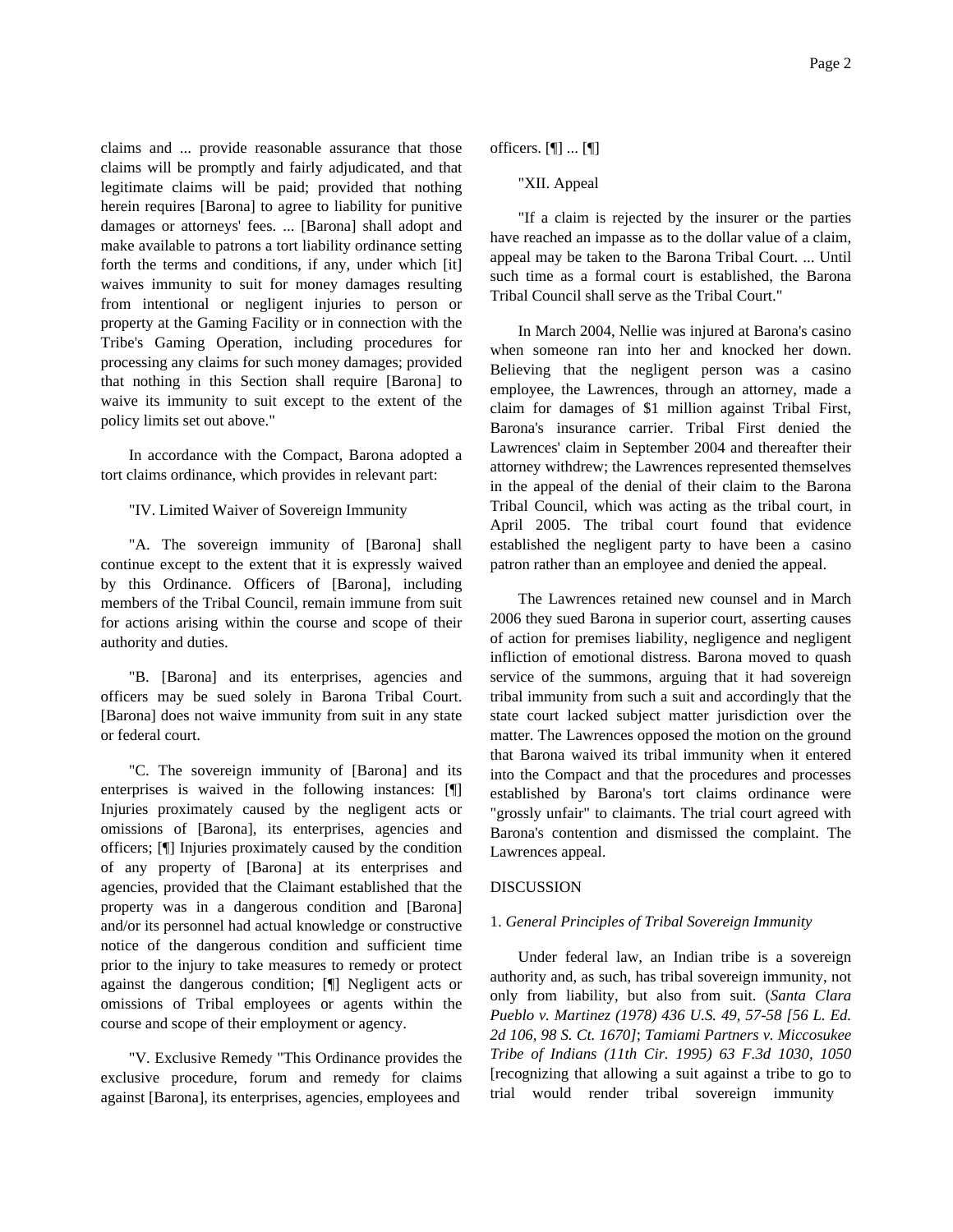Page 3

"meaningless"].) Pursuant to tribal sovereign immunity principles, an Indian tribe is subject to suit only where Congress has so authorized or where the Tribe has waived its immunity by consenting to suit. (*Kiowa Tribe of Okla. v. Manufacturing Technologies, Inc. (1998) 523 U.S. 751, 754 [140 L. Ed. 2d 981, 118 S. Ct. 1700]*.) Absent such authorization or consent, the courts do not have subject matter jurisdiction over suits against a tribe. (*Warburton/Buttner v. Superior Court (2002) 103 Cal.App.4th 1170, 1182 [127 Cal. Rptr. 2d 706]*.)

A tribe's consent to suit cannot be implied and, while no talismanic words are required, it must nonetheless be "clear." (*C & L Enterprises, Inc. v. Citizen Band Potawatomi Indian Tribe of Okla. (2001) 532 U.S. 411, 414-420 [149 L. Ed. 2d 623, 121 S. Ct. 1589]*; *Big Valley Band of Pomo Indians v. Superior Court (2005) 133 Cal.App.4th 1185, 1193 [35 Cal. Rptr. 3d 357]*.) Where a tribe gives such consent, any conditional limitation imposed thereon must be strictly construed and applied. (*Missouri River Services v. Omaha Tribe of Nebraska (8th Cir. 2001) 267 F.3d 848, 852*.)

### 2. *Standard of Review*

"On a [tribe's] motion invoking sovereign immunity to dismiss for lack of subject matter jurisdiction, the plaintiff bears the burden of proving by a preponderance of evidence that jurisdiction exists." (*Garcia v. Akwesasne Housing Authority (2d Cir. 2001) 268 F.3d 76, 84*; see *Great Western Casinos, Inc. v. Morongo Band of Mission Indians (1999) 74 Cal.App.4th 1407, 1418 [88 Cal. Rptr. 2d 828]*.) In the absence of conflicting extrinsic evidence relevant to the issue, the question of whether a court has subject matter jurisdiction over an action against an Indian tribe is a question of law subject to our de novo review. (*Warburton/Buttner v. Superior Court, supra, 103 Cal.App.4th at p. 1180*.)

# 3. *Subject Matter Jurisdiction over the Lawrences' Claims*

As this court held in *Campo*, a tribe that enters into the Compact waives its sovereign tribal immunity as to suits by patrons for certain injuries suffered at its gaming facilities, to the extent of the insurance coverage the Compact requires it to obtain for such claims. (*Campo, supra, 137 Cal.App.4th at p. 184*.) Such a waiver, however, does not also constitute a tribe's consent to having such suits brought against it in state court. As recognized in *Campo*, "[a] waiver of immunity ' "is

altogether voluntary" ' on the part of the tribe and thus the tribe ' "may prescribe the terms and conditions on which it consents to be sued, and the manner in which the suit shall be conducted ... ." ' " (*Id. at p. 185*, quoting *Amer. Indian Agr. Credit v. Stand. Rock Sioux Tribe (8th Cir. 1985) 780 F.2d 1374, 1378*, quoting *Beers v. State of Arkansas (1857) 61 U.S. 527, 529 [15 L. Ed. 991]*.) Thus, in *Campo*, we concluded that although the tribe waived its sovereign immunity relating to certain patron claims, its waiver did not constitute a consent to suit in state court on those claims; rather, those claims had to be resolved in the forum specified in the tribe's tort claims ordinance (i.e., arbitration). (*Campo, supra, 137 Cal.App.4th at p. 185*, citing *Rosebud Sioux v. Val-U Const. Co. (8th Cir. 1995) 50 F.3d 560, 562*.)

Here, by entering into the Compact, Barona waived its sovereign immunity to certain negligence claims against it, just as did the tribe in *Campo*. (Compact, § 10.2(d); see *Campo, supra, 137 Cal.App.4th at p. 184*.) However, also as in *Campo*, Barona's waiver did not constitute a consent to suit in state court on negligence claims against it, but instead specified that the Barona Tribal Court was the exclusive forum for the resolution of such claims. (Tort claims ord., §§ IV(B), V.) Barona did not waive its sovereign tribal immunity, either in the Compact or in its tort claims ordinance, or otherwise consent to a suit against it in state court on the Lawrences' claims.

The California Supreme Court's recent decision in *Agua Caliente Band of Cahuilla Indians v. Superior Court (2006) 40 Cal.4th 239 [52 Cal. Rptr. 3d 659, 148 P.3d 1126]* (*Agua Caliente*) does not support a contrary conclusion. In that case, the California Fair Political Practices Commission sued an Indian tribe, alleging that the tribe had failed to comply with the reporting requirements of the Political Reform Act of 1974 (*Gov. Code, § 81000 et seq.*) relating to more than \$8 million in campaign contributions the tribe made in 1998, 2001 and 2002. (*40 Cal.4th at p. 244*.) The tribe moved to quash service of the summons on it, arguing that tribal sovereign immunity rendered it immune from suit and prevented the state courts from asserting personal jurisdiction over it. (*Id. at pp. 244-245*.) The high court affirmed the denial of the motion to quash, concluding that although Indian tribes are generally immune from being sued in state courts absent a waiver or consent, the *Tenth Amendment* and the *guarantee clause of the United States Constitution* permitted an involuntary action